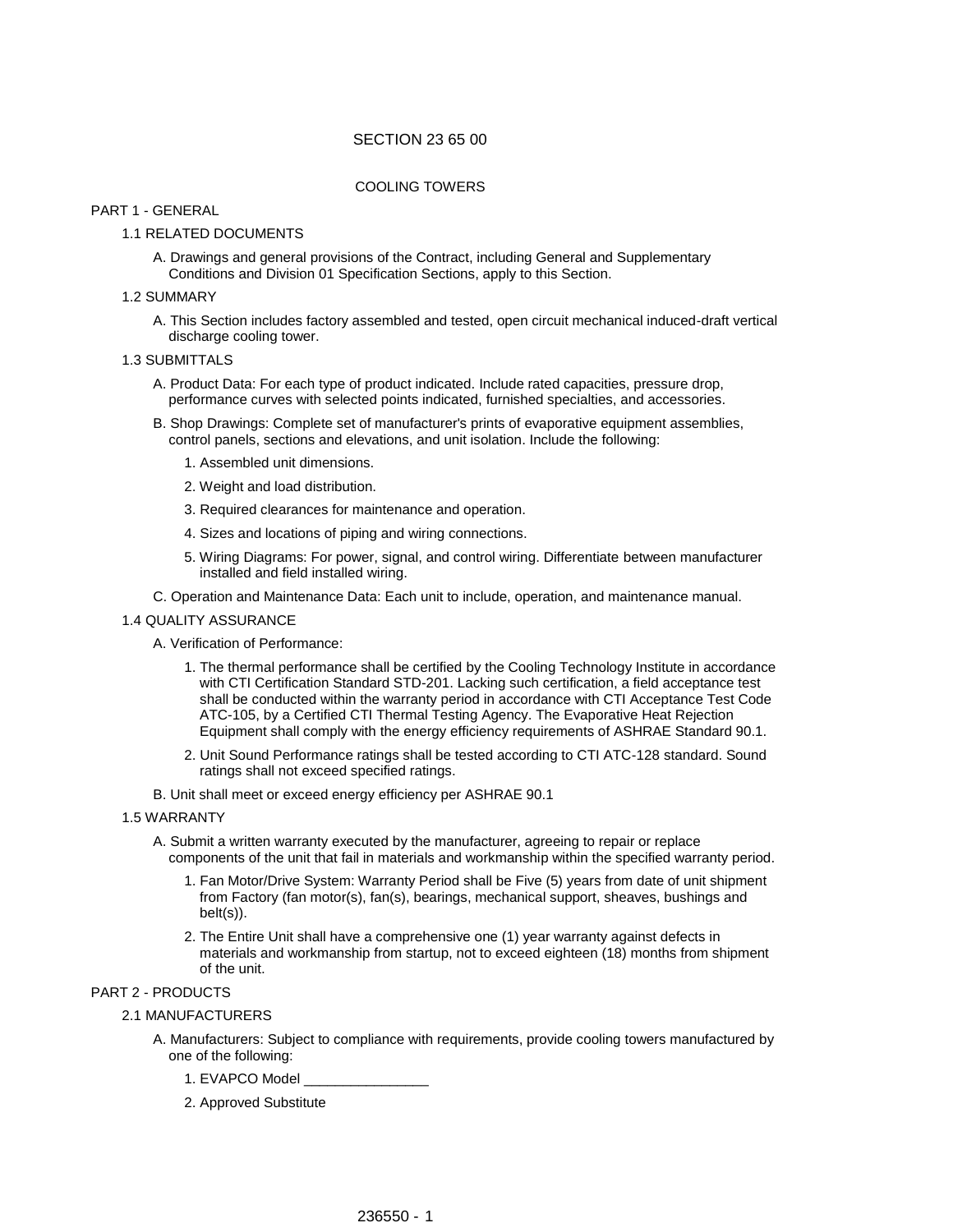### 2.2 THERMAL PERFORMANCE

A. Each unit shall be capable to cool \_\_\_\_\_\_\_\_\_\_\_GPM of water entering at \_\_\_\_\_\_\_° F leaving at \_\_\_\_\_\_° F at a design wet bulb of \_\_\_\_\_\_\_° F.

## 2.3 IBC COMPLIANCE

A. The unit structure shall be designed, analyzed, and constructed in accordance with the latest edition of International Building Code (IBC) for:  $IP =$  \_\_\_\_\_, SDS = \_\_\_\_, P = \_\_\_\_\_ psf.

### 2.4 COMPONENTS

A. Description: Factory assembled and tested, induced draft, crossflow cooling tower complete with fan, fill, louvers, accessories and rigging supports

### B. Materials of Construction

- 1. The cold water basin shall be constructed of heavy gauge mill hot-dip galvanized steel panels and structural members. The basin area under the fill shall be sloped toward the center section to facilitate cleaning.
- 2. Casing panels and upper structural members shall be constructed of heavy gauge mill hot-dip galvanized steel. All galvanized steel shall be coated with a minimum of 2.35 ounces of zinc per square foot of area (G-235 Hot-Dip Galvanized Steel designation). During fabrication, all galvanized steel panel edges shall be coated with a 95% pure zinc-rich compound.

#### C. Fan(s):

1. Fan(s) shall be high efficiency axial propeller type with aluminum wide chord blade construction. Each fan shall be dynamically balanced and installed in a closely fitted cowl with venturi air inlet for maximum fan efficiency.

### D. Drift Eliminators

- 1. Drift eliminators shall be constructed of Polyvinyl Chloride (PVC) and integral to the fill and limit the carryover to a maximum of 0.002% of the recirculating water rate.
- E. Water Distribution System
	- 1. The hot water distribution basins shall be open and gravity fed constructed of heavy-gauge G-235 hot-dip galvanized steel. The basins shall be accessible from outside the unit and serviceable during tower operation. Lift off distribution covers shall be constructed of G-235 hot-dip galvanized steel and designed to withstand a 50 psf live load or 200 pound concentrated load. Gravity flow nozzles shall be large orifice, snap in type for easy removal.
- F. Heat Transfer Media
	- 1. Fill media and integral drift eliminators shall be constructed of Polyvinyl Chloride (PVC) and suitable for inlet water temperatures up to 120° F. The bonded block fill and integral drift eliminators shall be bottom supported to prevent sag and allow for at least a 3" space between the bottom of the fill and the pan bottom to facilitate cleaning. Fill and integral drift eliminators shall be self-extinguishing, have a flame spread of 5 under A.S.T.M. designation E-84-81a, and shall be resistant to rot, decay and biological attack.
- G. Air Inlet Louvers
	- 1. The air inlet louver screens shall be integral with the fill media and prevent water splash out during fan cycling. The air inlet louver screens shall be constructed from UV inhibited Polyvinyl Chloride (PVC).
- H. Make up Float Valve Assembly
	- 1. Make up float assembly shall be a mechanical brass valve with an adjustable plastic float.
- I. Pan Strainer
	- 1. Pan Strainer(s) shall be all Type 304 Stainless Steel construction with large area removable perforated screens.

## 2.5 MOTORS AND DRIVES

- A. General requirements for motors are specified in Division 23 Section "Motors"
- B. Fan Motor
	- 1. Fan motor(s) shall be totally enclosed, ball bearing type electric motor(s) suitable for moist air